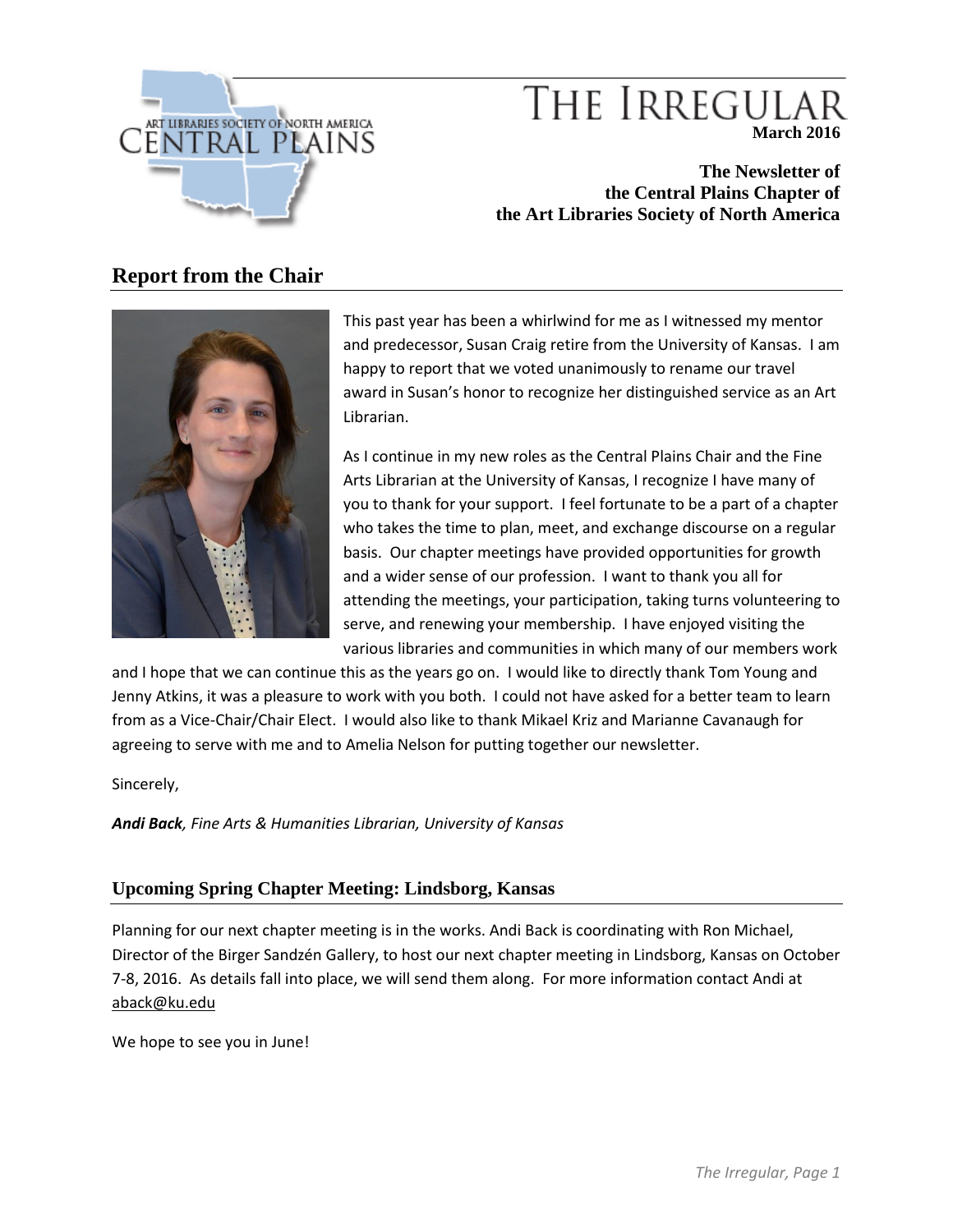**Report on the 2016 ARLIS/NA Annual Conference in Seattle, Washington**



Tiffany Von Arnim "Downtown Seattle" <https://www.flickr.com/photos/tiffany98101/15623134190> (CC BY 2.0) (view of Seattle, without rain, not seen by conference attendees)

### *Submitted by Andi Back, ARLIS/NA Central Plains Chapter Chair March 21, 2016*

It seemed very fitting that I was the first to be awarded the recently named Susan V. Craig travel award. I appreciate the work of the awards committee, Suzy Frechette and Susan Bobo, in their selection and consideration.

This year the Leadership Breakfast was replaced by a Leadership Onboarding webinar in the weeks prior to the Society's conference. The webinar is available on the learning portal for anyone who is interested and provides an overview of the Society's organizational structure, financial components, and key guiding documents. A number of technology tools available to ARLIS/NA chapters are also discussed. In short, the webinar covers all of the things one would need to know to be an effective ARLIS/NA leader.

Overall, 813 members attended the ARLIS/NA + VRA Joint Conference in Seattle. Below are listed highlights from the Chapter Chairs meeting:

**Each chapter needs to review their bylaws to ensure officer replacement is covered in the** event someone needs to step down from their position on the chapter board. I will work on this in the coming year to ensure the verbiage is there.

▪ If chapters decide to host virtual meetings the technology is available through the Society. This was mentioned as a way to increase meeting attendance in regards to giving ARLIS/NA members outside of the direct chapter the availability to attend.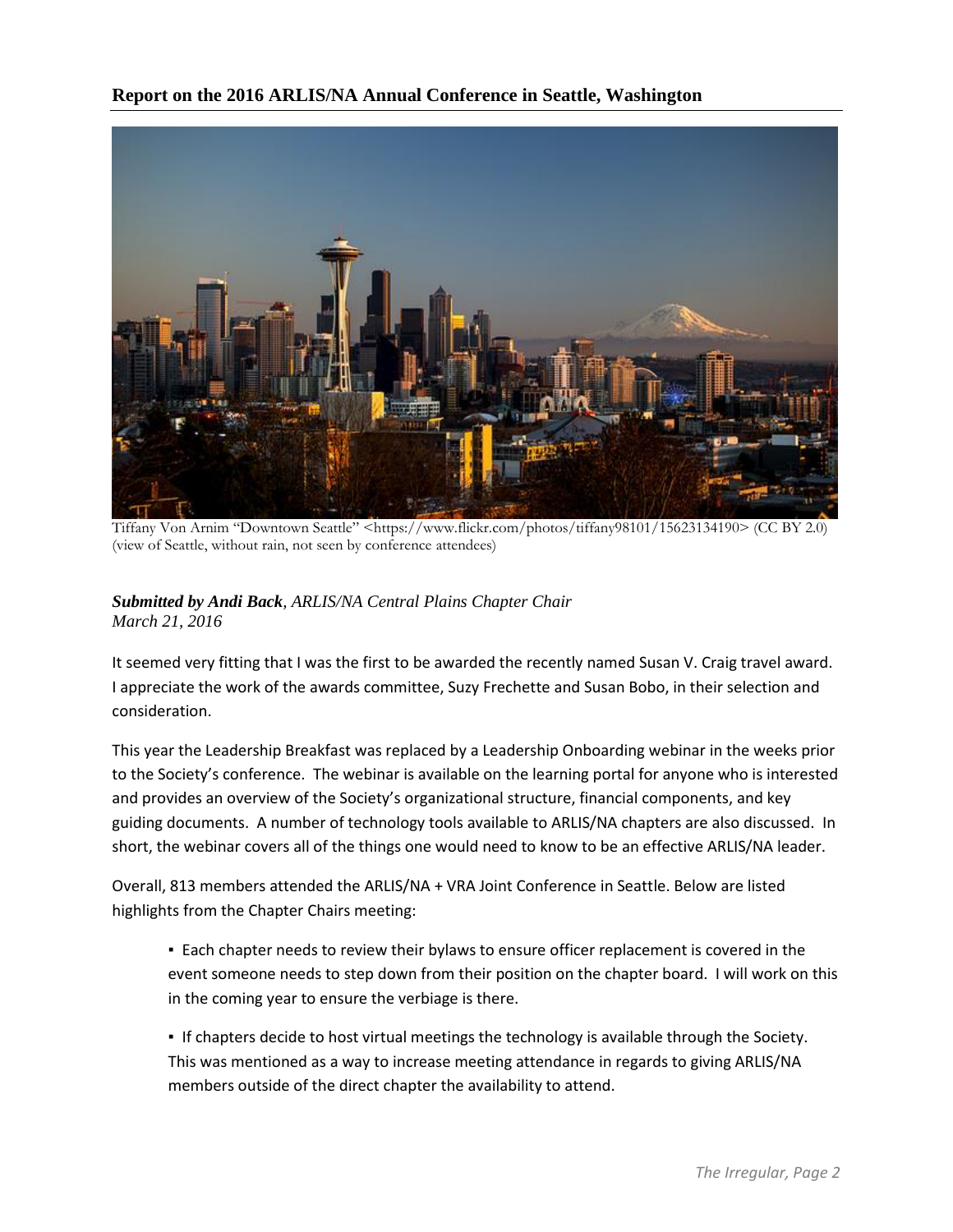▪ A handbook for chapters with ideas for fundraising is being produced by the ARLIS/NA Development Committee and is forthcoming.

**• During our round robin, ideas about membership recruitment were shared. Many chapters** host events during area MLS program recruitments and have worked with the ARLIS/NA society to give out a couple of free yearly memberships via a raffle. None of the chapters have yet figured out how to reach students in distance MLS programs.

▪ The content on the ARLIS/NA Learning Portal is now open access and we are encouraged to share.<https://arlisna.org/career-resources/arlis-na-learning-portal>

▪ All members of chapters must be members of ARLIS/NA. If you are not a member of ARLIS/NA, but would still like to contribute and be a member of ARLIS/NA-CP we need to list you as a friend or associate in our member directory. Please note if you are not a member of ARLIS/NA you cannot serve on the board of the ARLIS/NA-CP. If you have renewed your CP membership, but are not a member of ARLIS/NA please email me at [aback@ku.edu](mailto:aback@ku.edu)

 $\bullet$  Next year's ARLIS/NA Conference will be in New Orleans from February 5-9<sup>th</sup>. The 2018 conference will be held in New York City and the 2019 conference in Salt Lake City.

While in Seattle, ten members of the chapter met informally for dinner. No new business was discussed. I look forward to working with all of you and I hope to see you in Lindsborg.

# **ARLIS/NA Annual Conference Highlights**

#### *Submitted by Suzy Frechette, Library Head, Fine Arts Department*, *Saint Louis Public Library*

This conference, themed "Natural Connections," was the third joint conference with the Visual Resources Association. It also overlapped with the Association of Architecture School Librarians conference and was preceded by a THATCamp. As such, it was a crowded program (including many unpopular 7:00 am meeting times) with larger crowds than usual. Many sessions and workshops of a technical nature involving VR topics were held, along with the more traditional book and referenceoriented sessions found at ARLIS/NA meetings. To see photos, check social media sites for the official tag of ARLISNAVRA2016.

As advertised, the weather was chilly and rainy most of the time, but the hotel was well located in the heart of downtown, a half-mile or so from both the Seattle Art Museum, the Seattle Public Library, and other relevant sites.

At the Membership Meeting, upcoming conferences were announced: New Orleans in 2017, New York City in 2018, and Salt Lake City in 2019. Everyone attending was given Mardi Gras beads, lending a festive air to the rest of the day and the evening's reception at the public library.

The Convocation's award highlight was that Ann Baird Whiteside (Harvard, Graduate School of Design) received both the ARLIS/NA and the VRA Distinguished Service Awards, a first. The Wittenborn Award for outstanding art book of 2015 was won by *Kongo: Power and Majesty*, an exhibition catalog published by the Metropolitan Museum of Art.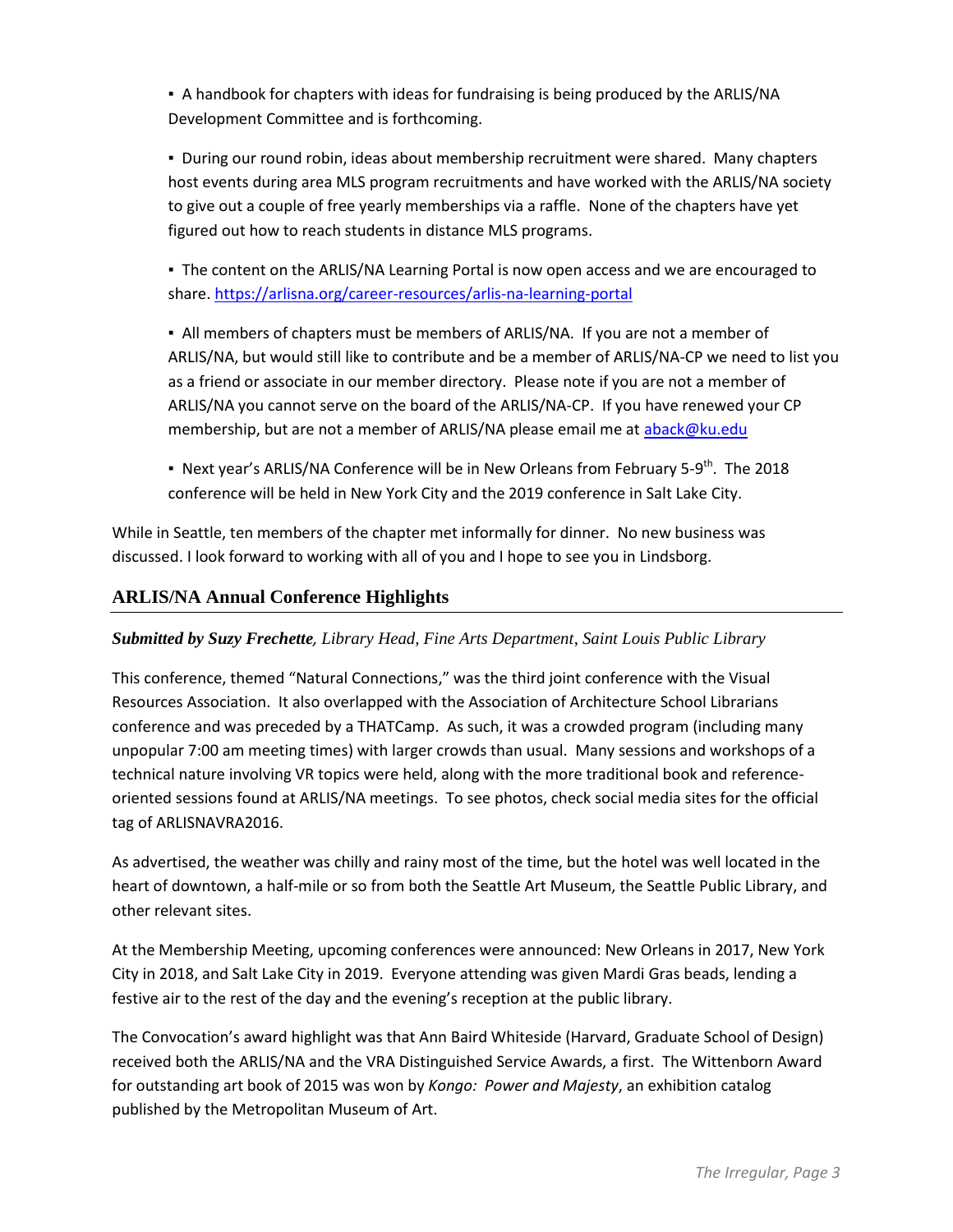About a dozen Central Plains Chapter members attended parts of the conferences. Ten were able to enjoy a pleasant dinner at a seafood restaurant one evening, where we visited and looked forward to our Fall chapter meeting.

#### *Submitted by Amelia Nelson, Public Services Librarian, The Nelson-Atkins Museum of Art*

One of the highlights of this year's Seattle conference was the workshop that I was able to attend, "Wikipedia Edit-a-thons from Why to Edit." The four hour workshop was packed with helpful tips and hands on experience for librarians interested in holding their own edit-a-thon. The workshop began with five short case-studies which presented insights into various Wikipedia Edit-a-thon projects that were hosted by institutions as diverse as The Guggenheim, The University of Illinois and the organizers of the Art+Feminism Wikipedia edit-a-thons. The presentations provided great insights in the "why" of edit-athons including the statistic that only 11% of Wiki editors are women or the Metropolitan Museum of Art's finding that usage of their digitized publications dramatically increased after linking to these resources in Wiki. The part of the workshop that was the most helpful for me was the planning portion. Presenters talked about the many lessons learned and resources need to host a successful Wiki Edit-athon. These included a reliable wi-fi connection, Wikipedia account creator status, a theme, technical support, attendance of a local Wikipedian and the main take-away was to set reasonable expectations for your edit-a-thon. Setting up a Wikipedia account and understanding Wikipedia policies will probably take the majority of most edit-a-thon participant's time, allowing them to update and create Wikipedia articles on their own time. As you might imagine, Wikipedia is a great source of additional information on editing in Wikipedia. I'm also happy to provide more information from this session if you're interested in hosting your own Wikipedia Edit-a-thon.

# **Message from the ARLIS/NA Chapters Liaison**

*Submitted by Rebecca Friedman, ARLIS/NA Executive Board, Chapters Liaison Assistant Librarian, Marquand Library of Art & Archaeology, Princeton University, Princeton, NJ [rfriedma@princeton.edu](mailto:rfriedma@princeton.edu)*



#### Hello Central Plains Members!

On behalf of the Executive Board, I am reporting on several items that have kept us busy in 2015 and more recently. Feel free to follow up with me with questions or comments, and if there's anything that needs to be brought to the attention of the Board, do let me know anytime.

#### **Strategic Planning and Directions**

The Board has been thinking about and drafting new versions of our core values, vision, mission and goals to help guide the work of the Strategic Planning Committee. The Committee is embarking on the next phase of

strategic planning at present, which is going to be a more nimble and flexible process than was previously the case. The plan is to cover a two-year, as opposed to a five-year cycle. Executive Board members and the Committee will be determining how and when the greater ARLIS/NA membership can provide feedback, and ultimately, how all ARLIS/NA activities will tie in to the themes of the document. You will hear more about this at the membership meeting in Seattle, if not sooner.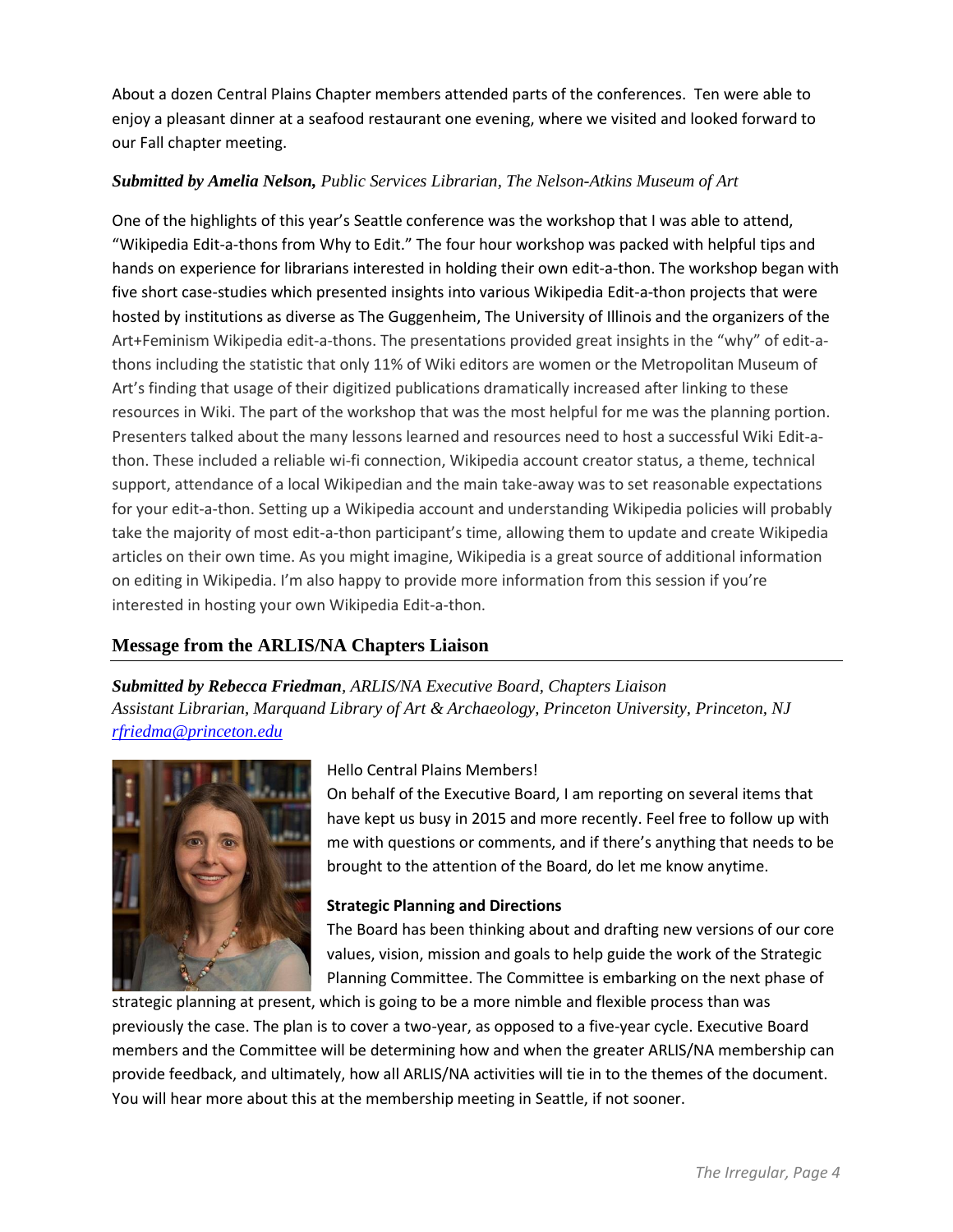#### **Code of Conduct**

The ARLIS/NA Board has finalized a permanent Code of Conduct statement, called a Statement of Appropriate Conduct. Heather Gendron, the current Vice President, is working on finalizing and integrating the document into the ARLIS/NA website and official documentation. All chapter websites will ultimately be asked to include it or link to it.

#### **ARLIS/NA Learning Portal**

The Learning Portal was originally created to provide virtual content from ARLIS/NA annual conferences, but has evolved to provide additional programs and sessions. The Board voted last August to provide this content free to members and to all interested parties, as was communicated to Society members in an e-mail that circulated on ARLIS-L. Check out what's there, in any case, if you haven't yet: [https://www.pathlms.com/arlisna.](https://www.pathlms.com/arlisna) The Professional Development Committee and its Education Subcommittee will be offering a webinar on using the portal very soon.

#### **Seattle Conference**

The Seattle joint conference with VRA, with some cross-listing of content from the Association of Architecture School Librarians conference, looks to be shaping up to be a super event. 33 sessions are scheduled over three days (versus 28 in Fort Worth). Most chapter, section and division meetings are scheduled to meet very early because it has proven challenging to avoid conflicting with sessions. The Getty and Kress Foundations, respectively, will be funding grants to allow delegates from 17 countries to attend! Thanks to the Central Plains Chapter for your generous \$150 donation towards general conference support.

#### **Chapter Archives**

ARLIS/NA formed a Documentation Committee this past year to oversee the policies and procedures regarding Society documentation, including oral histories and electronic records. The group is now attempting to come up with a retention schedule for the Society, which could include chapter archives. At the moment, chapters deal with records on their own, with the exception of annual reports. (Note: Web archiving for the Society beyond the ARLIS/NA website is not yet being done.)

#### **Chapter Discussion Lists**

All chapters have had the ability to request listservs hosted by ARLIS/NA, but the Board voted at our meeting last September to waive all associated fees for list servs for the chapters. Chapters who had ARLIS-hosted listservs using L-Soft were previously paying \$128 per year for this service.

#### **Special Interest Groups**

The current Executive Board has approved the formation of several new ARLIS/NA SIGs this year: for Exhibitions, Retired Members, Solo Art Information Professionals, and Web Archiving.

I wish you all a very productive and eventful spring.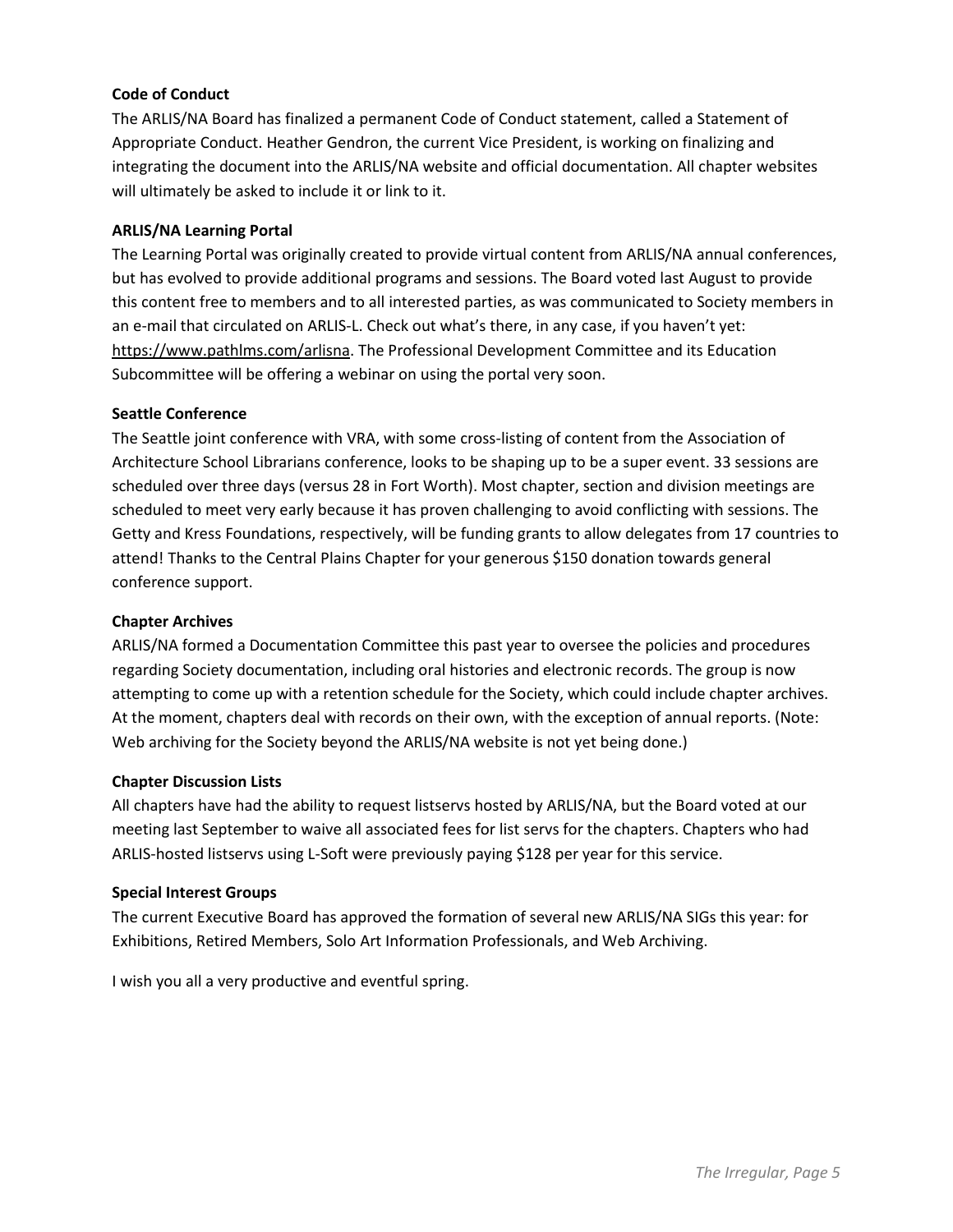**ARKANSAS** 

*New from the University of Arkansas Submitted by Phillip J. Jones, Head Fine Arts Library*

The Fine Arts Library received additional funding from the Art Department and the College of Arts and Sciences to increase monographic holdings in art. The Art Department is placing greater emphasis on graphic and visual design.



*News from the Kansas City Art Institute Submitted by Lora Farrell, Cataloging and Digital Services Librarian* 

Lora Farrell at the Kansas City Art Institute submitted several reviews for the ARLIS publication [Multimedia & Technology Reviews,](https://www.arlisna.org/publications/multimedia-technology-reviews) including a review of the website Destructables. Lora was also awarded a scholarship to attend the Innovative User's Group Conference to be held in San Francisco in March 2016.



The Jannes Library at the Kansas City Art Institute received a donation of the Louis Moulthrop Packaging Archive, which includes colorful examples of cellophane packaging design for food circa 1950s-1970s from Dobeckmun, based in California.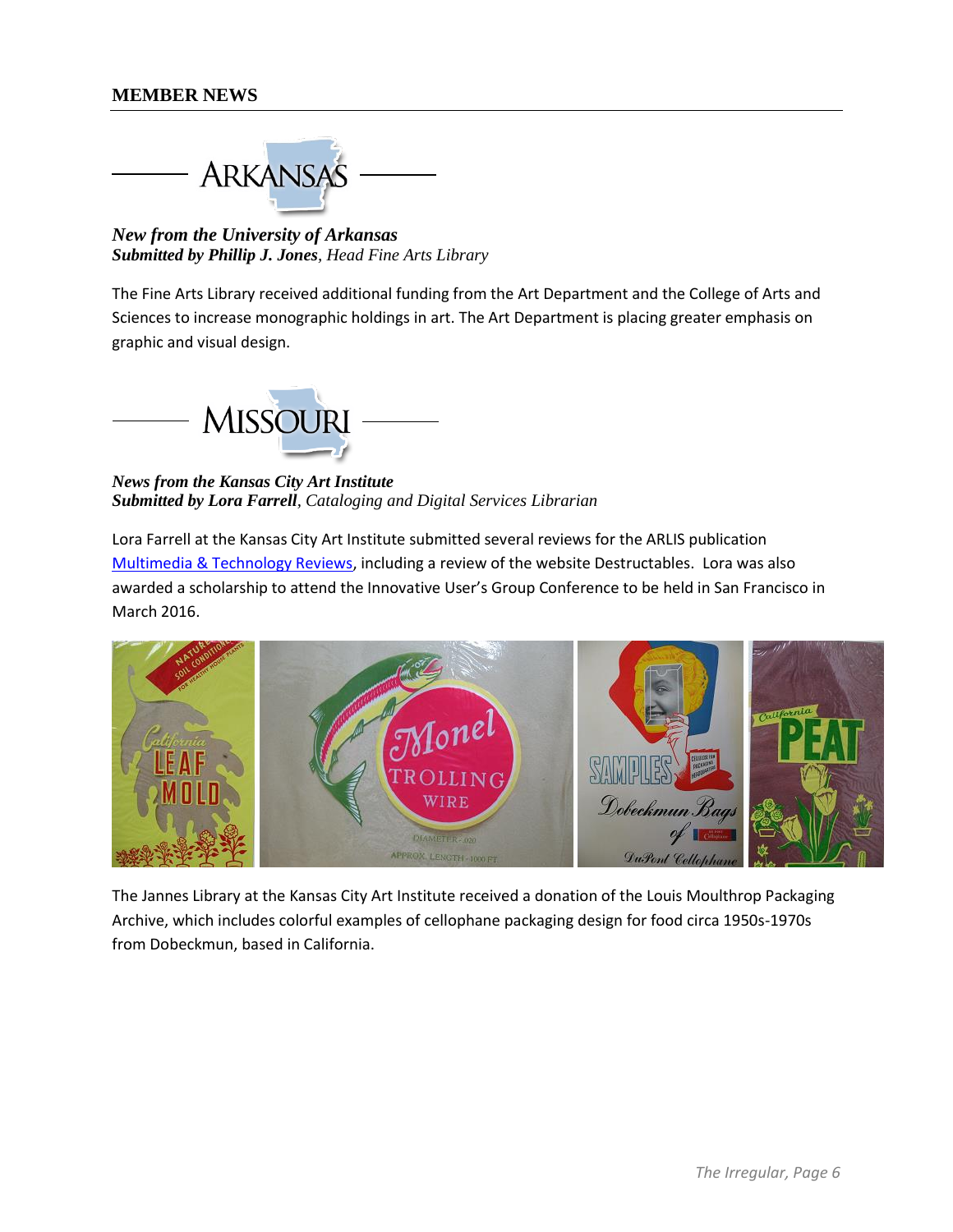#### *News from The Nelson-Atkins Museum of Art Submitted by Amelia Nelson, Public Services Librarian*

Marilyn Carbonell highlighted the library's Artists' File Initiative in two recent publications: In the blog, *Artists' Studio Archives*:

<http://artiststudioarchives.org/2016/02/15/preserving-artist-legacies-with-marilyn-carbonell/> and in the March/April 2016 issue of *KC Studio Magazine* on pages 26 – 27: <http://www.calameo.com/read/0000092563f2ead9421a3>



The library also hosted photography Curator April Watson in a discussion of the photobook *The Sweet Flypaper of Life*, a collaborative project between the photographer Roy DeCarava and Langston Hughes. In the program Watson contextualized the photobook *The Sweet Flypaper of Life* among other important twentieth century photobooks. Published in 1955, *The Sweet Flypaper of Life* offers unique insight into the themes explored in the exhibition *Through the Lens: Visions of African American Experience*, *1950 – 1970*. The program

generated lively discussion and highlighted important photobooks from the library's collection. It was held on Thursday, February 25, 2016 in the Spencer Art Reference Library.

Amelia Nelson presented at ARLIS/NA as part of the panel , *Charmed, I'm Sure: Introducing New Users to Libraries and Visual Resources Collections*. In the presentation, *Visual Thinking Strategies: From the Museum to the Library, What going on in this picture?* Amelia talked about how she uses VTS in information literacy instruction sessions to support the core competencies addressed in ACRL's Information Literacy and Visual Literacy Standards as well as the Framework for Information Literacy for Higher Education.

#### *Submitted by Marilyn Carbonell, Head, Library Services* Notable Acquisitions and Gifts

The Spencer Art Reference Library received two notable gifts during 2015. The late John F. Herbst, retired librarian from Kansas City Public Library and lastly, Penn Valley College, gave a very generous gift of funds for library acquisitions. He was pleased that we were able to finally purchase the complete Christian Zervos, *Pablo Picasso Catalogue Raisonné*, the 2014 English-translation in 33 volumes. Going back a few centuries, Prof. Emeritus Lewis L. Gould gave the library funds to purchase an early printed book for the Karen Gould teaching collection of Medieval and Renaissance manuscript leaves. We purchased an intact codex with wooden boards: Marcus Marulus, *Bene vivendi instituta*. Basel, Adam Petri, 1513, 4to, with extensive notes on the flypapers and an engraved title page.